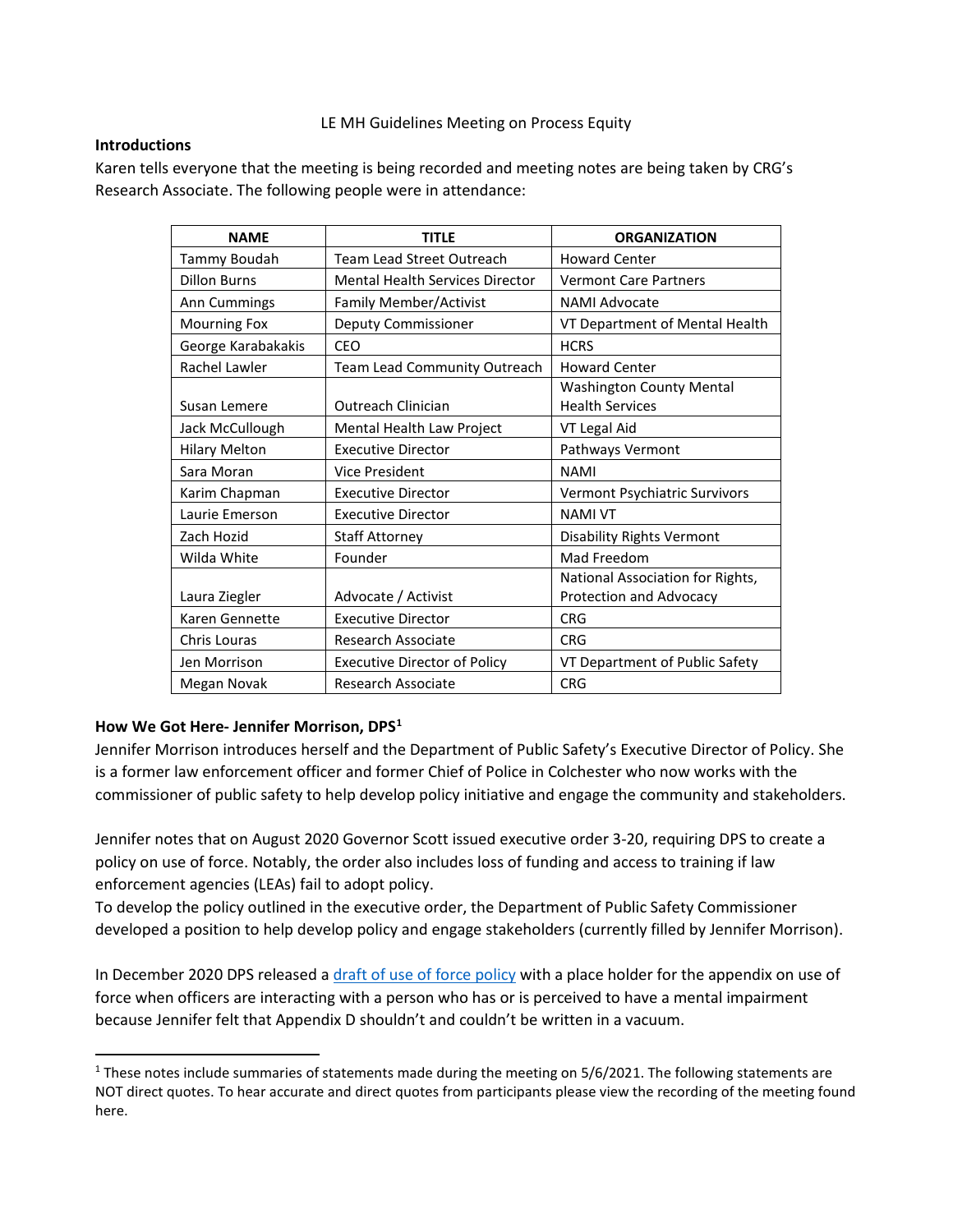Also, Jennifer notes that in her experience she has found the process can be as informative as the final product. Additionally, it was important for her to consider process equity while soliciting feedback from stakeholders to ensure inclusivity, so she coordinated with CRG to develop a survey gaging stakeholder interest in developing the process.

#### **Survey Results Overview- Megan Novak, Research Associate, CRG**

On the survey we asked respondents if they would be interested in developing the feedback process, as well as if they were currently coordinating with law enforcement and how. The survey was sent to approximately 35 individuals representing 22 organizations- I say approximately because we did invite everyone who got the link to share it with others that they felt should be a part of this conversation.

There were 28 total responses. Most people indicated (22) that they or their organization would be interested in developing the process for soliciting input regarding the guideline (which is what this meeting is about today) as well as helping to develop the guidelines when the time comes. And then, we had a pretty evenly distributed response for how we should collect suggestions about process- everyone seemed to like the idea of incorporating most of the options- submissions by email, a large meeting to discuss, and a review of the drafted guidelines with the opportunity to give feedback. If you're interested in seeing the full results of the survey, you can find them [here](https://dps.vermont.gov/sites/psd/files/documents/LEMHsurveyResultsSummary.pdf) on the DPS modernization website.

### **Goals for the Meeting: Where Do We Go from Here? - Jennifer Morrison, DPS**

A second draft of the use of force will be posted next week. The second draft still has placeholder for Appendix D. Law goes into effect on October 1, 2021 so there is a limited time frame. All policies need to be finished before the end June (preferably by June 15) so that curriculum can be developed. The hope for this meeting to identify a small working group to draft Appendix D and then that draft can be reviewed by anyone who is interested in providing feedback.

The small group will be responsible for drafting guidelines that can act as universal tips/practices for law enforcement officers (LEOs) in *ANY SITUATION*. This means it has to work for the officer in Burlington as well as an officer in a rural community. The goal is to provide more tools for officers that they can utilize in crisis situations regardless of the community resources available.

The Appendix D guidelines are not attempting to develop unfunded mandates or programs to be adopted by LEAs.

This is not to be a one size fits all approach to LE MH encounters. There are so many promising programs and practices being implemented and it would be nice to implement some of them in Vermont, but it's important to remember that this is the beginning of the process. We are constrained by time (the deadline set in the law) and format (must be a policy, not a mandate). The policy outlined in Appendix D will be one step towards better outcomes when officer's response to these situations.

Today's purpose has a finite mission- build appendix D. When that's done, Jennifer hopes that we can all capture the energy in the room and continue working together in taking next steps.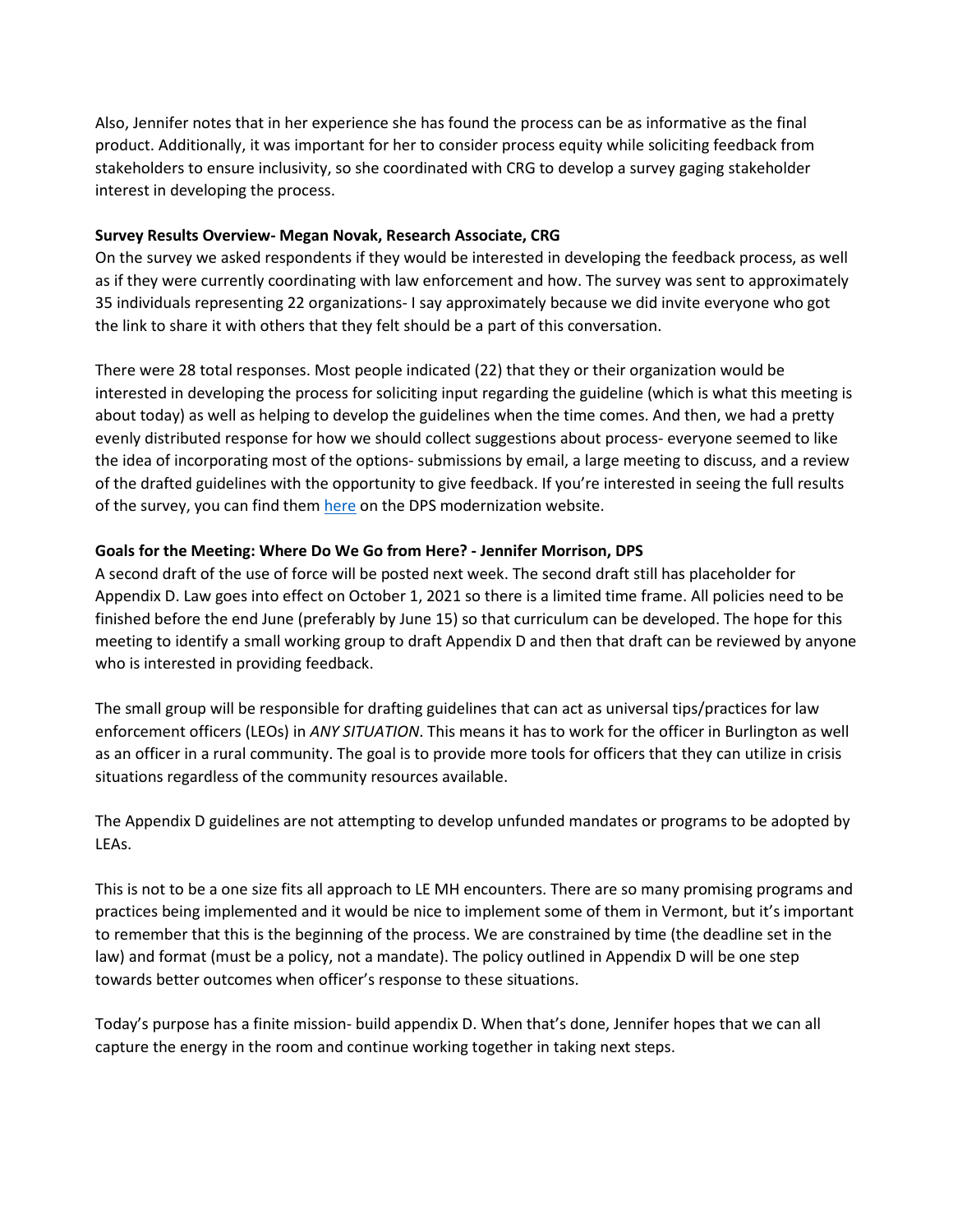#### **Speakers Comments**

Some written comments and resources were provided by stakeholders prior to the meeting and can be found [here.](https://dps.vermont.gov/modernization/uof-appendixD)

#### Laurie Emerson

Some of my written comments focus on programs or different practices. But I do want to highlight a few things from my statement. NAMI is a non-profit, grassroots organization consisting of family members and advocates for mental illness. NAMI would typically like to involve their network in a process like this. From NAMI's perspective, VT needs to re-imagine crisis intervention for everyone- the community, officer, and individual. We want to resolve the crisis with little or no CJ involvement. Eliminate and reduce trauma for individuals and family members. How do we do this? Diverting away from LE and looking to communitybased teams. I do want to caution about co-response… it would be better to get to a point where police are removed from the process. How do we get to a point where MH responders are primary? Once LEOs are involved it can easily result in a criminal charge for someone. We need to be calling MH first. If a situation escalates then call the police. Also, if LEOs do respond, we want a trained officer. It would be nice to also have mobile crisis teams available for dispatch.

### Karim Chapman

In my own personal experience, I always felt a disconnect between the culture of law enforcement and how they look at MH and deal with it. In my experience, it was viewed as a plague to them. They wanted to lock me away and force feed medication, so they didn't have to deal with me. There has been a lot of effort around the state to make changes. I still have questions, what are the trainings? I have seen in the past where LEOs approached a scene and within a minute they are firing a weapon. We need to get to place where within that split second, the officer has the training to rely on empathy and sympathy…to slow down and make a decision. I know officers who are sensitive to people being misunderstood… and some not… where does the blame go? Training? Law? I want to get to a place where we all have the same understanding. Officers need to be clear and not make choices that end lives and unnecessarily incarcerate people. There is still a lot of work needed to get it right.

### Wilda White

First, I want to express gratitude for the attention paid to process equity and acknowledge that this meeting feels different then some of the others I've been a part of. I am grateful for that. I want to share by experience and also spend some time reviewing the killing of Phil Grenon.

Burlington has pretty good policies about how to handle a call. They didn't follow the majority of the policies in place when dealing with Phil. While reviewing other incidents, it became clear that they didn't follow policy then either. So I took a look more deeply and concluded that it was the attitudes of LEOs. It's not enough to create guidelines if we don't first address the implicit and explicit bias held by LEOS and unfortunately almost everyone. People with a psych history die 25 years earlier. They have the highest unemployment rate, are the butt of jokes…Words like "crazy" and "insane" are normalized. All of this goes into play when LEOs are face with the responsibility to respond to MH crisis and LEOs don't even realize the role this fear plays in their response. Oftentimes, the policies we have perpetuate this offensive language. State policies using language like "bizarre" and "weird" to describe what LEOs should be looking for to identify individuals experiencing MH crisis. This language isn't helpful- it demonizes and can actually cause LEOs to MISS people.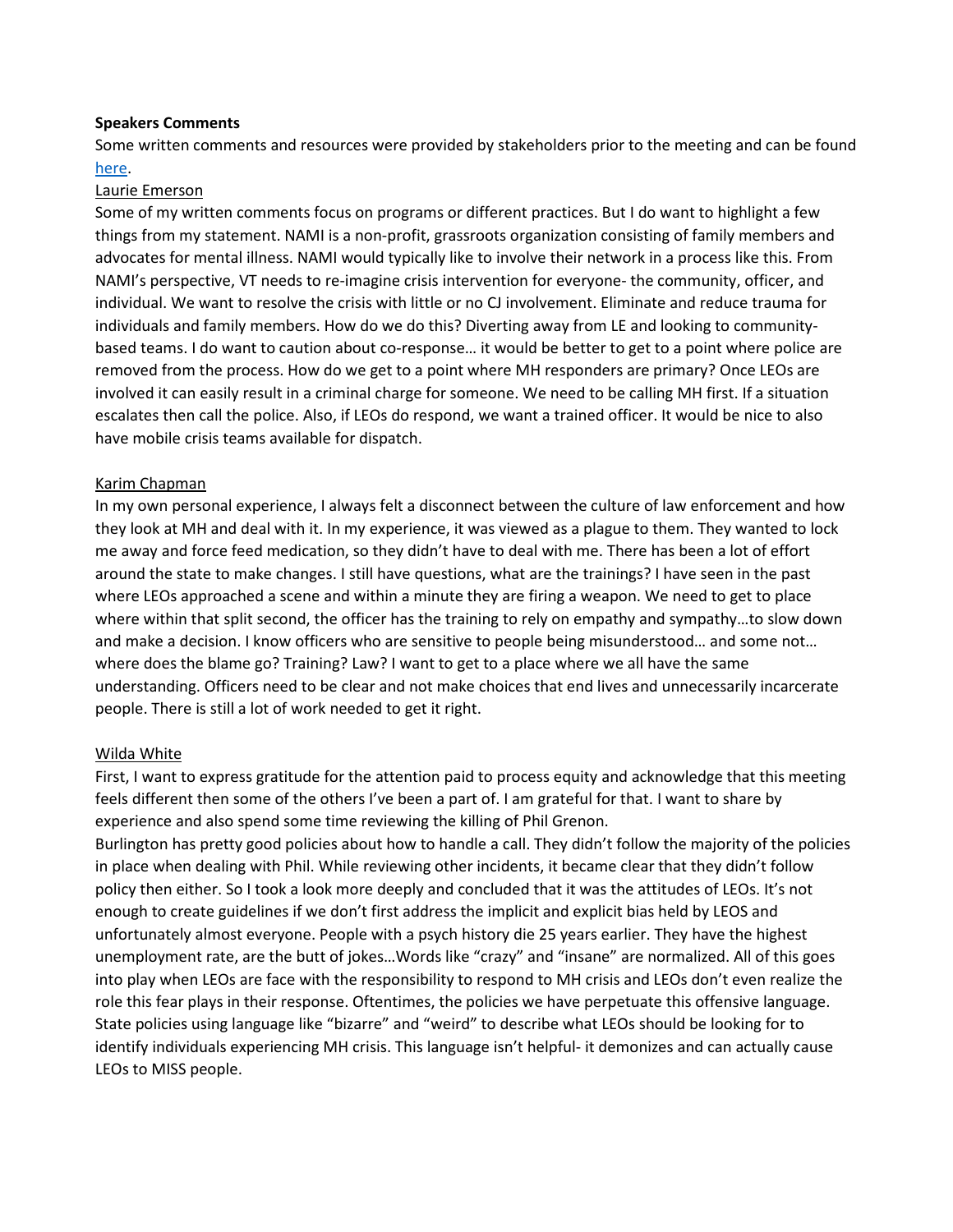Let me tell you about one of my experiences with LEOs. I was walking on a bridge one night and was stopped by officers because they had received message that a person was going to jump, but they decided it wasn't her because she was black and black people don't kill themselves. It is important to address the implicit and explicit biases that everyone in society holds.

Also, we should pay particular attention to welfare checks. SO many people end up dead by police without even having done anything wrong. There is case law on use of force when handling a person who has committed no crime. It is evaluated in a different way than in a case were someone has committed a crime. We can't look to "best practices" because people who have lived experiences with psychosis are often excluded from conversations about what is the "best practice." Guidelines should pay attention to psychosis. There is misinformation about it, and it is an area that needs attention because LEOs need training from people with lived experiences. One guideline that would be helpful is that after an incident that there is a debrief that includes people with lived experiences. Burlington did debrief but didn't include the right people, so they learned the wrong things. How to debrief, what questions to ask, and who should be included in the debrief should be outlined by the guidelines.

I am the minority on this because I have the opinion that we shouldn't remove LEOs from the response. I feel that it's not too much to ask officers to learn how to interact with people with MH conditions. This population makes up approximately 25% of the total population. Not too much to ask police to learn how to respect, engage with, and serve 25% of population. No medical degree needed. It just requires compassion. Saying LEOs shouldn't be involved perpetuates the idea that LE can't do it. Some LEOs internalize that perception and then they don't try to learn how to handle these situations. We are perpetuating the issue by suggestion the LEOs be removed from the response. Dealing with people with MH condition isn't beyond anyone.

I'll give you an example. In North Hampton, a LEO saw a guy engaging in a fight with someone he (the officer) couldn't see. Instead of telling the man that there was no one there, the LEO told the guy "you two break it up" and the fight stopped.

### Zachary Hozid

I agree with most of what has been said. The heart of this is being in touch with humanity and interacting with others on a human-to-human level. VT has an advantage with small communities, and it will make it easier to build that human-to-human connection. The principles of patience and compassionate should be stressed. Another speaker mentioned the split-second moment before the use of force happens… I want to see a lot of Appendix D expressing what to do before you get to split second situations…pre-emptive policies. Officers are trained to get control of a situation rapidly and efficiently. Oftentimes that's not possible, so they need to learn to be okay with that. Safety should be main issue. Of course training needs to happen. Maybe we can borrow techniques from more therapeutic settings. For example, if you put hands on someone to get control of a situation, do it in a gentle way- avoid firearm use. There is a difference in the law regarding disabilities- this is an opportunity for LE to work with the individual to accommodate the disability. It's hard for me to say what is the right way to do things, because in my position I usually see the things that went wrong.

#### Laura Ziegler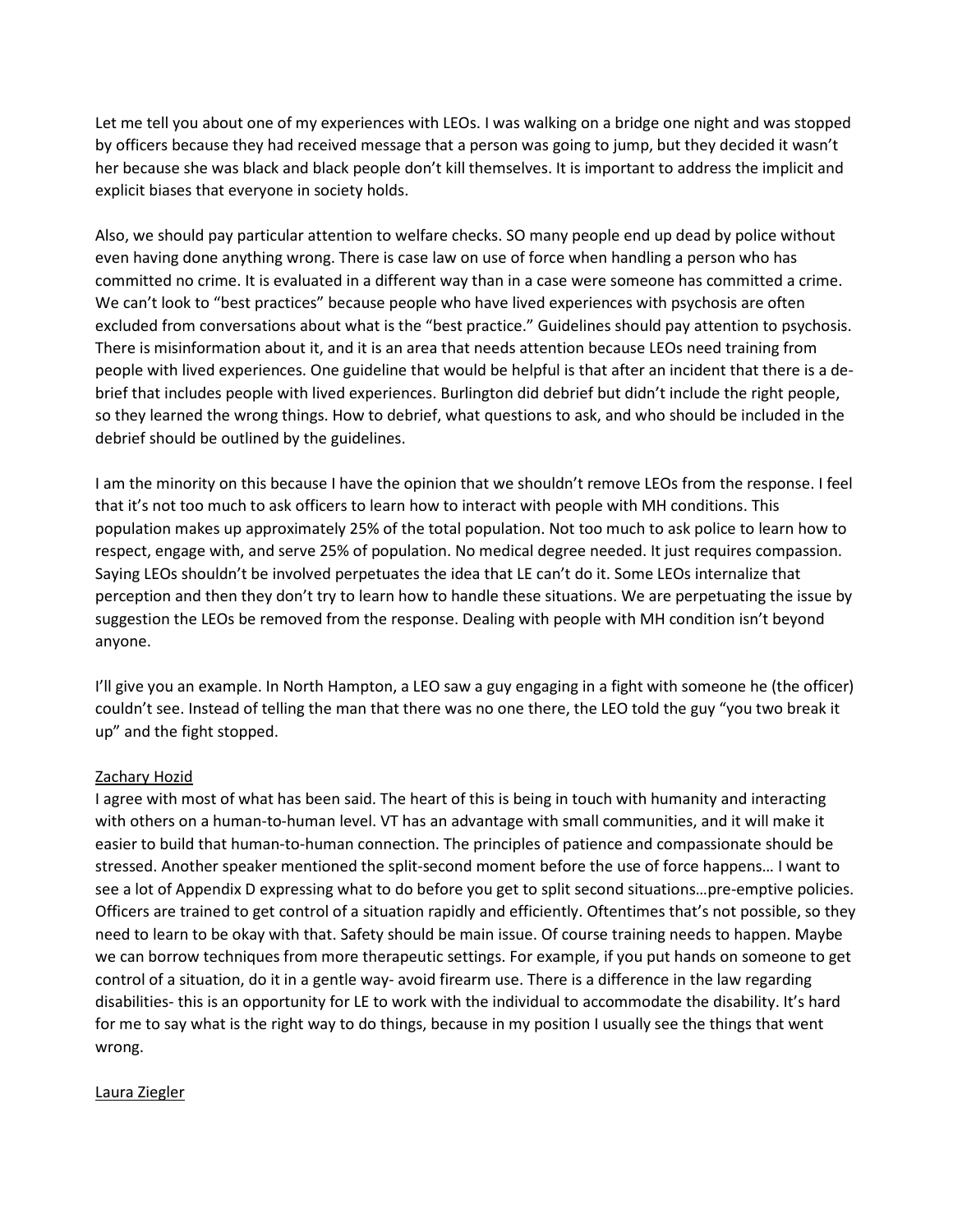I think it would be better if it were someone without weapons responding. It's important to acknowledge that police engage with victims and witnesses who have pysch needs as well, not just those in crisis situations. Also those with mental health needs are disproportionately crime victims and should be given respect.

I didn't see anyone from the recovery community on the list, maybe it would be helpful to solicit feedback from them because sometimes MH and SUD go hand in hand.

Help has to exist in order to direct people to it. I don't like the perception that just because someone has mental health concerns, that the immediate thought is to call the MH folks. Having mental health impairment doesn't equate to *needing* or *wanting* mental health care.

Also, people with psych issues have increased physical vulnerability because of the prescription medications they take, so they are more at risk of suffering negative effects from tasers and certain restraints.

I want to draw attention to Section G in the draft use of force policy to note that disability is not listed there. Some of this conversation isn't a separate thing to the side but should be incorporated in the main body of the Use of Force policy. For Example, the section that talks about restraint should note that some people might be more vulnerable to certain methods.

I am troubled by language use in the constraint section. It was changed to "directly" which seems too narrow. There are other ways to die from asphyxiation without having direct contact to the throat- pressure on the stomach or being left in certain position can suffocate someone too. Language from the UK where they talked about time limits might be useful, but the description of what is prohibited in the use of force guidelines is too limited. Hogtieing should be limited- people say it doesn't happen anymore, but I know of someone who was hogtied on the way to the hospital. This should be explicitly forbidden. Also, it could be useful to include that LEOs have to follow manufacturer's instructions- I know of an officer who grabbed a person by the head and sprayed them again, but manufacturer says don't spray too closely.

I encourage more outreach to people who have had the experience. Also, see if it is possible to get the use of force reports from DPS and make those reports available at cost, rather than with inflated price tag.

# **Questions**

# Q: Is anyone here Law Enforcement? (Karim Chapman)

Jen: Yes. LEOs will get a chance to review guidelines once drafted. I want the first draft to come from people who have lived experiences or are professionals in this field instead of starting with business as usual and then trying to influence that plan. I want to start from a blank slate and then address any concerns LEOs might have related to what happens in the field. I want the appendix to read like a person who may be encountering the police speaking directly to the LEO.

Karim: Great. I wanted to make sure LEOs would be involved in the conversation at some point. There has been lots of conversation in the CJ Reform Council. A lot of officers agree that things need to change.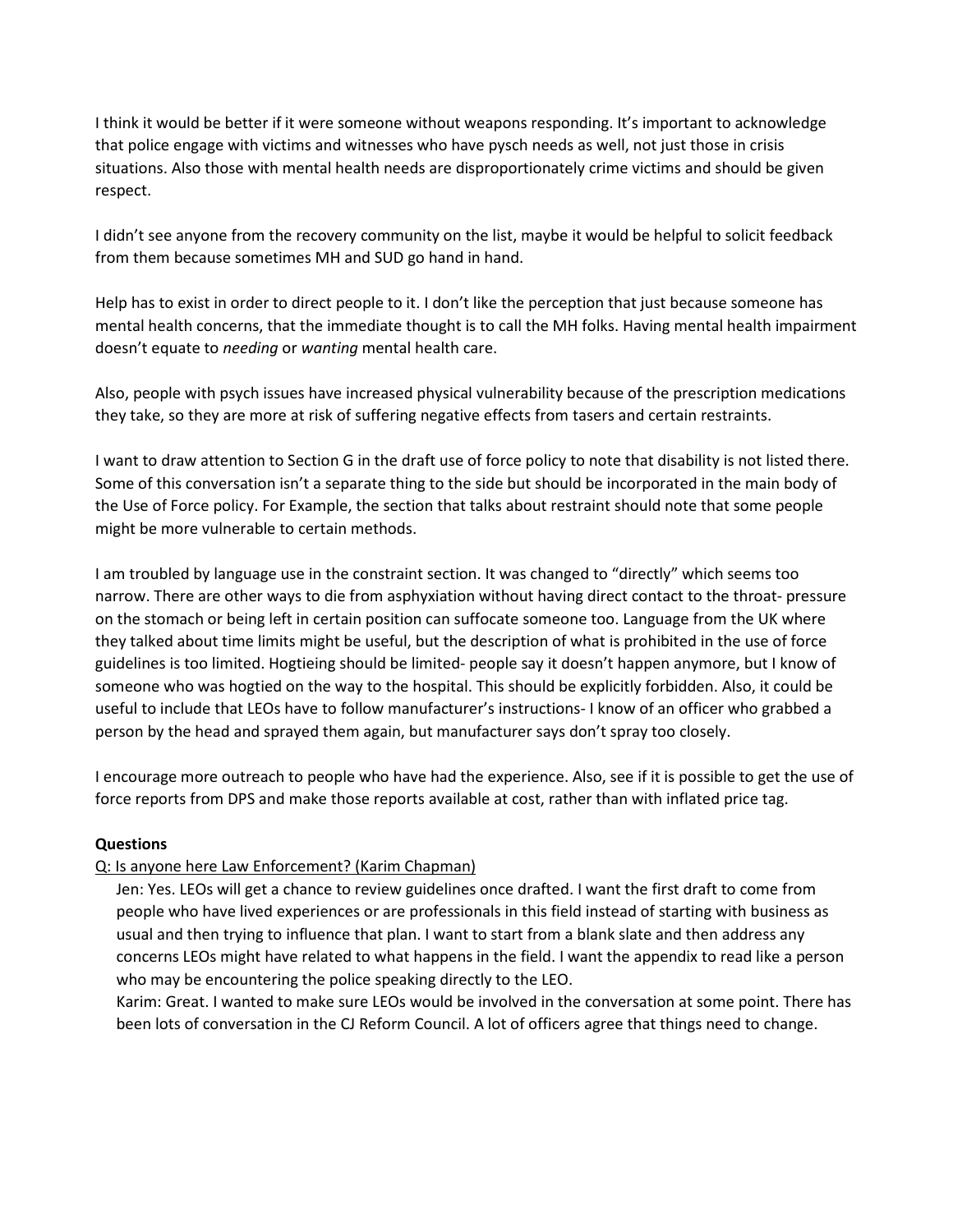Q: The conversation got me thinking about people with autism disorder and how there have been cases involving police encounters with these individuals that don't have great outcomes. Is that a piece of these guidelines? (Dillion Burns)

Jen: I was expecting this question. If we included all the guidelines recommended (i.e., interactions with autistic persons, school aged kids during school and outside of school) this policy would never be completed. I thought about it and concluded that if those policies were housed under the use of force policy, then it implies that guidelines are only for those situations involving use of force. Those topics should be in their own policy and will hopefully be projects for me in the future. This is just the start. Currently we have approximately 80 LEAs that each have own policy manual. The goal is to move towards statewide policies- consistency in the future.

#### **Additional Comments/Discussion**

Jack McCullough: Majority of people I represent have been taken to the hospital involuntarily. I am not sure but off the top of my head I think police in Washington County are only involved in 30% of crisis calls. I think it would be useful to review stats from community mental health centers to see what the prevalence of police involvement actually is in each jurisdiction. The data I have access to only capture those who are taken to the hospital. It could also be useful to figure out what percentage of the time are people transported to the hospital v the percentage that are not. I am nor sure if that data is collected.

Dillion Burns: Yes, it is. Agencies adopted a new emergency form that collects that information. It could be a reporting requirement for Act 29 or 79.

Wilda White: I want to say something about LEOs and mental health providers working together. I know lawyers for people who are planning to bring lawsuits against LEOs, and I have had the chance to look at a lot of body cam recordings. This means I've had the opportunity to see how the mental health workers act when they are working with LEOs. I haven't noticed any special expertise that they [MH workers] bring. They act just like the police. They stay at a distant… seem afraid. I have never seen one ask to take the handcuffs off or offer any other suggestions. It might be useful to have a guideline for how they can better work together. People seem to think that by putting them together the LEOs will be influenced by the MH workers, but it seems like the MH workers are becoming more like police.

Karen Gennette: CRG staff did a review of statewide policies related to LE and MH and there were not a lot of policies in the US related to LE interactions. She thinks we are on the cusp of something. Wants people to think about what the intended outcomes are we are looking for? What do you want that interaction to look like? And what do we want the outcome to be?

Wilda White: Yes, we want people to be alive, but we also want to reduce harm. The whole community is harmed when there is a bad interaction. I want people who interact with police to feel good about their interactions with police. People making calls to the police don't want to feel that they did something wrong. Ask the question, "How can I help you?" I have experience witnessing terrible things done by the police. I have a hard time getting those images out of my head. Trauma can be a cycle and I would like people not to have to live with horrible mental images.

Susan Lemere: I can't speak to policy, but I can speak to the role of MH providers working with LEOs. I have gone to the scene with police, and I've been called to the scene afterwards. Sometimes people want to